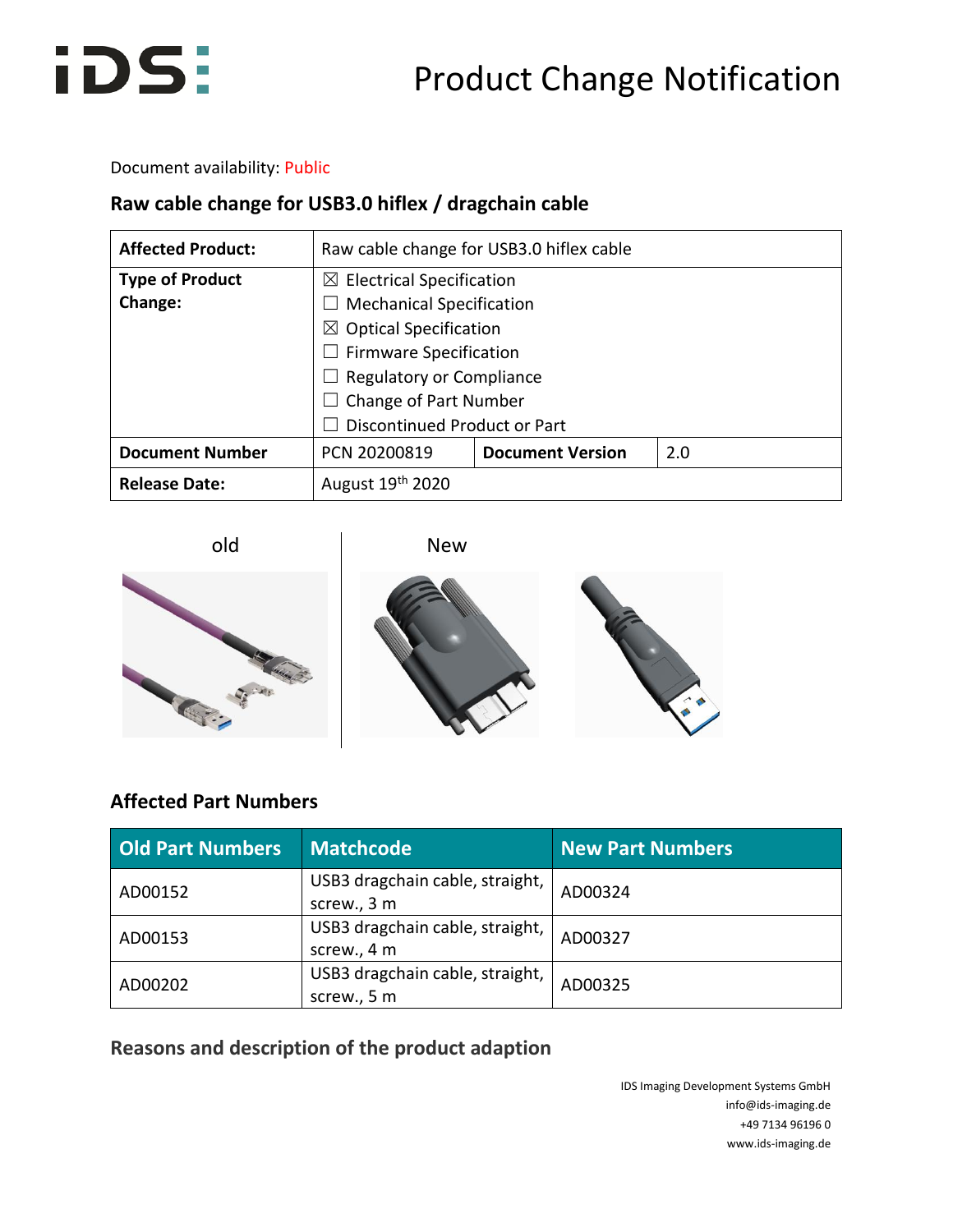# Product Change Notification



#### **Type of change**

Lifecycle improvement for USB3.0 high flex raw cable

#### **Reason and Description**

The new raw cable A87-3502(C) has improved high flex properties, smaller OD and bigger power conductors.

Due to the power core size increase, the power delivery to the connected device can be improved. The smaller total OD of the cable together with an additional torsional flexibility lead to a better fit of the cable in more applications. The Static Bend Radius changes form 56.7mm to 80.0mm.

The material of the connector itself changed from metal to plastic. It is still screwable on the Micro-B side. No possibility to screw the USB A connector.

|    |                          | <b>Existing Item</b>                                                                                                                       | New Item                                                                          |
|----|--------------------------|--------------------------------------------------------------------------------------------------------------------------------------------|-----------------------------------------------------------------------------------|
|    | No.ltem                  | A87-3502                                                                                                                                   | A87-3502(C)                                                                       |
| 1  | Power<br>Lines           | 2C AWG28                                                                                                                                   | <b>2C AWG22</b>                                                                   |
| 2  |                          | UL20233 USB3.0 Cable 2xSuperSpeed ParallelPair#26,<br>Description 1xUSB2 UTP#28, 2C#28 [9.45] violet                                       | UL21445 USB3.0 Cable<br>2xSuperSpeed Pair#26, 1xUSB2<br>UTP#28, 2C#22[8.0] violet |
| 3  | Torsional<br>Testing     | ln/a                                                                                                                                       | pass 1KK cycle                                                                    |
| l4 | S-bend<br>Testing        | pass 1KK cycle                                                                                                                             | pass 1KK cycle                                                                    |
| 5  | Outer<br>Diameter        | 9.45mm                                                                                                                                     | 8.00mm                                                                            |
| l6 | Outer<br>Cable<br>Jacket | TPU                                                                                                                                        | <b>TPE</b>                                                                        |
| 7  | UL style                 | UL20233                                                                                                                                    | UL21445                                                                           |
| l8 | lCross<br>lsection       | P 26 AWG<br>C 28 AWG PVC<br>$1^{\prime}/P$<br><b>28 AWG</b><br>connection<br>R JACKET<br>BRAID SHIETD<br>IPU JACKE<br>FILLERS IF NECESSARY | Jacket<br>Braid<br>Inner-Jacket<br>Spiral<br>Plastic tape<br>$C1$ $C2$<br>Filler  |

IDS Imaging Development Systems GmbH info@ids-imaging.de +49 7134 96196 0 www.ids-imaging.de